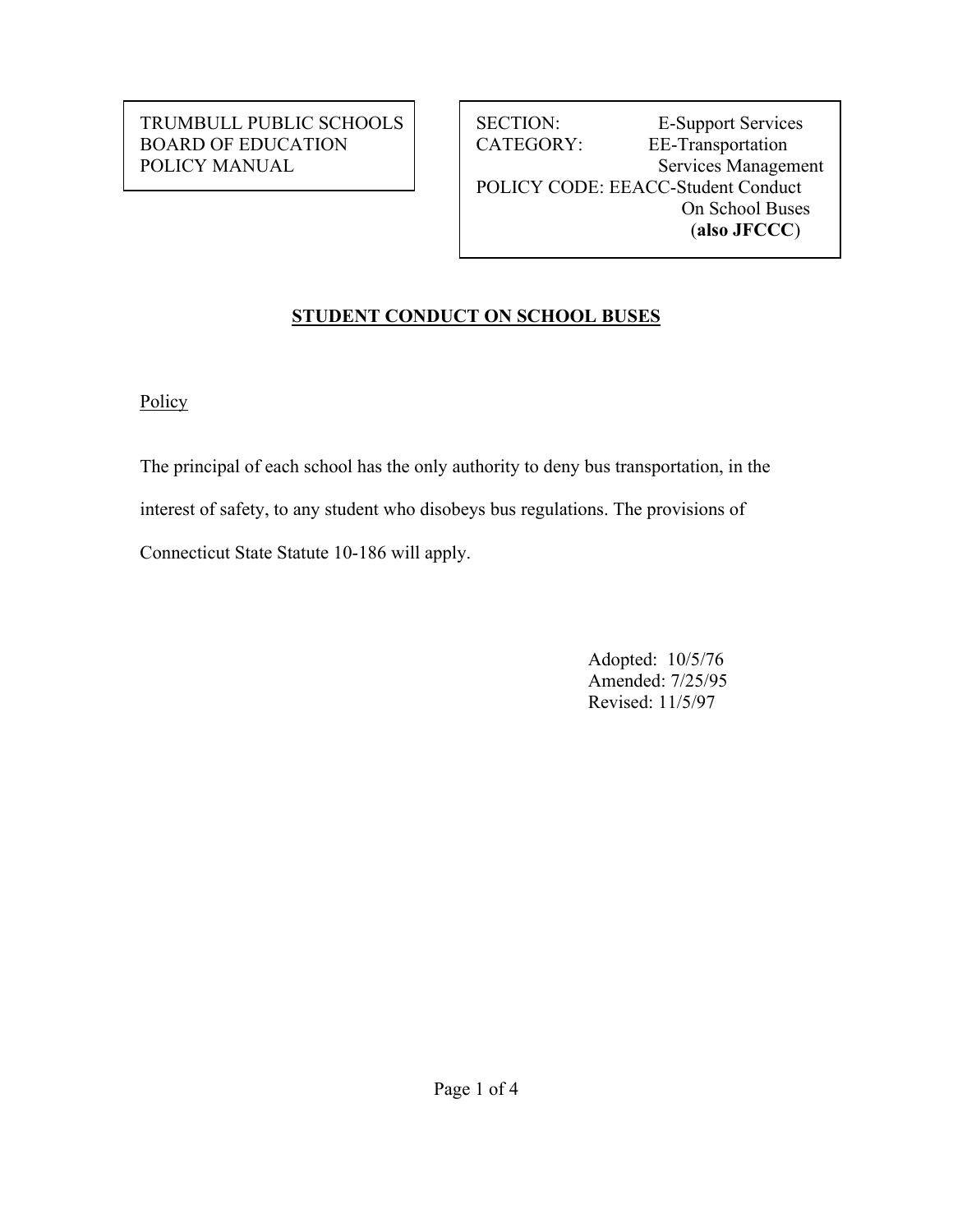### Regulations

This regulation is instituted for the safety of the riders on school buses. Strict obedience is necessary in order to insure the safety of everyone.

## 1. Bus Rules for Students

- a. Loading
	- 1) Students should dress properly for the weather. Students should make sure all drawstrings, ties, straps, scarves, toggles, etc., on all clothing, backpacks and other items, are shortened or removed so they will not get caught in bus doors, railings or aisles.
	- 2) Students are assigned to a definite bus stop. Students should take their assigned bus morning and afternoon.
	- 3) Students should arrive on time at the bus stop and stay away from the street while waiting for the bus.
	- 4) Students should cross the street only on the driver's signal.
	- 5) Students should stay away from the bus until it stops and the driver signals them to board. Students should enter in single file without pushing. Students should use the handrail.
	- 6) Students should take a seat right away and remain seated facing forward with backpack on lap.
- b. Riding
	- 1) Students should always listen to the driver's instructions. Students should be courteous to the driver and other students. Students should sit with their hands to themselves and avoid making noises that would distract the driver or bother other passengers.
	- 2) Students should help keep the bus neat and clean. Students should keep belongings out of the aisle and away from emergency exits. Eating, drinking and smoking are not allowed on the bus.
	- 3) Students should not stand while bus is moving.
	- 4) Students shall keep hands, arms and head inside the bus at all times.
	- 5) Students shall refrain from throwing things in the bus and/or throwing things in or out of the windows of the bus.
	- 6) Students shall refrain from verbal and/or physical harassment and any other unmannerly conduct.
	- 7) Students shall not play with the Emergency Door handle on the bus.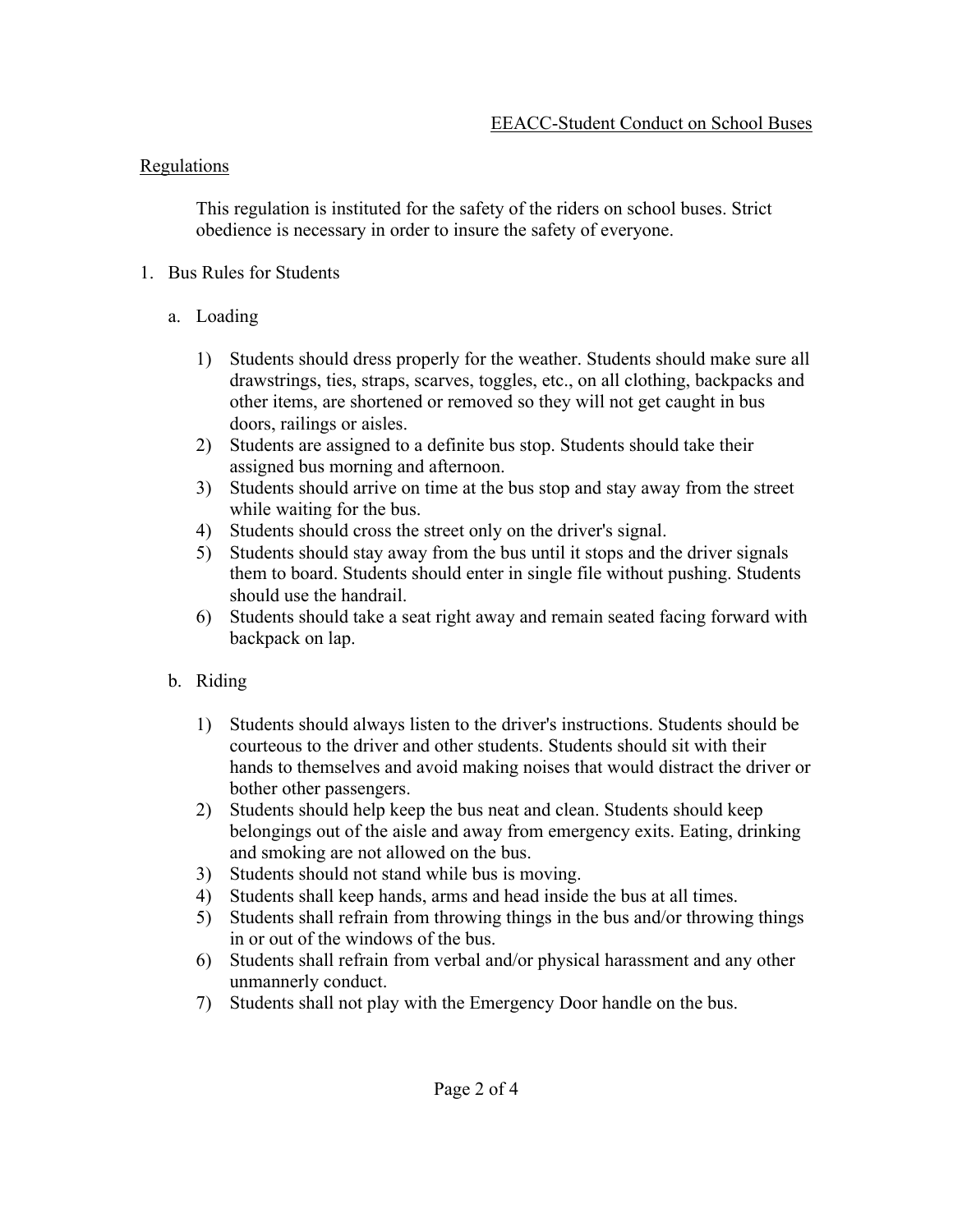#### Regulations-continued

- 8) Students shall not carry potentially dangerous items on the bus such as firearms, knives, explosives, bats, scissors, sharp instruments, glassware and other dangerous objects which are expressly prohibited in school buildings and on school ground. Students shall not carry alcohol or non-prescribed drugs on the bus.
- 9) Students shall not scratch, mar, break, cut, write-on, deface in any manner, any part of the bus.
- c. Unloading
	- 1) Students are not to stand until their bus has stopped.
	- 2) Students should use handrails when leaving the bus.
	- 3) Students who must cross the street after getting off the bus, should wait for the driver's signal and then cross 6 feet in front of the bus. Students should cross the street only after checking both ways for traffic.
	- 4) Students should not walk along the side of the bus. Students should wait where the driver can see them and begin walking after the bus has left.
	- 5) Students should go directly home in an orderly manner.
	- 6) Students should not run back to the bus, even if they dropped or forgot something.
- 2. Violation of Bus Rules

The Board of Education recognizes the need to maintain appropriate conduct on school buses. Accordingly, the Board of Education authorizes the installation of video cameras on school buses as an aid in monitoring student behavior. These cameras produce video and audio coverage. The tapes from these cameras will be used to assist school administrators in deciding upon appropriate disciplinary action. When, in the opinion of the principal, a student is in violation of the bus rules, he will take the following steps:

- a. A written warning will be issued to the parent/parents or legal guardian/guardians on the first offense.
- b. Transportation will be denied for a period of from 3 to 6 days on the second offense.